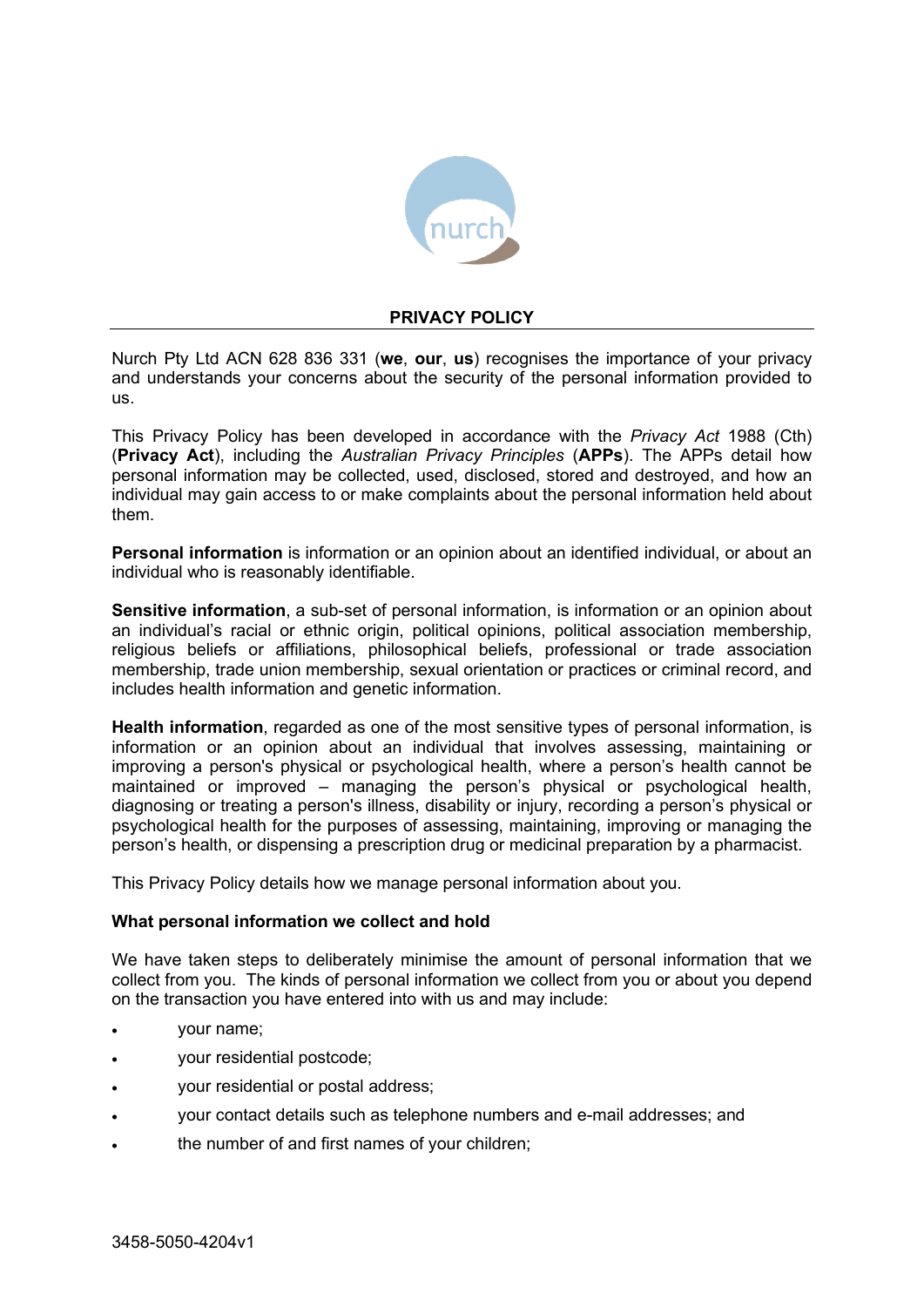the day and month of birth of your children. We do not collect the year your children were born.

Generally, we do not collect sensitive or health information. However, we may collect sensitive or health information from you or about you where there is a legal requirement to do so, or where we are otherwise permitted by law. In all other situations, we will specifically seek your consent.

If we do not collect, hold, use or disclose your personal information, or if you do not provide your consent, then we may not be able to answer your enquiry or provide the goods that you or your organisation have contracted us to provide.

## **How we collect and hold personal information**

Whilst our preference is to collect personal information only directly from you, it is often unreasonable or impracticable for us to do so. If we do collect personal information directly from you, it may be collected from you through telephone calls, your emails and other correspondence to us or our employees through our website or online portal.

We do collect personal information about you from third parties who are affiliated with our business, such as participating sponsor child care providers (**Sponsor Centre**). This will occur, for example, when you wish to gain access to the Nurch Childcare Loyalty Rewards Program (**System**) and the participating Sponsor Centre inputs your personal information into the System. We direct and require each Sponsor Centre to obtain your express consent prior to uploading your Personal Information to the System.

You can be anonymous or use a pseudonym when dealing with us, unless:

- the use of your true identity is a legal requirement; or
- it is impracticable for us to deal with you on such basis.

### **Cookies**

When you visit our website, a small data file called a cookie may be placed on your computer. The purpose of a cookie is to assist us in analysing web traffic by recording information about the pages people visit, so that we know what preferences people have in our store and what they find interesting and useful.

You may be able to set your computer so that cookies are deleted or refused, however this action could impede the functionality of our website. In particular you may not be able to store your preferences, and some of our pages might not display properly. If you'd like to delete cookies or instruct your web browser to delete or refuse cookies, please visit the help pages of your web browser.

### **Why we collect, hold, use and disclose personal information**

We collect, hold, use and disclose personal information from you or about you where it is reasonably necessary for us to carry out our business functions, activities and services. These primarily relate to the operation of the System.

For example, we collect, hold, use and disclose your personal information as necessary to provide our services, for our administration and accounting purposes associated with providing these services, for statistical and data collection purposes, for providing you with information about other services offered by us, for marketing and promotions, and for market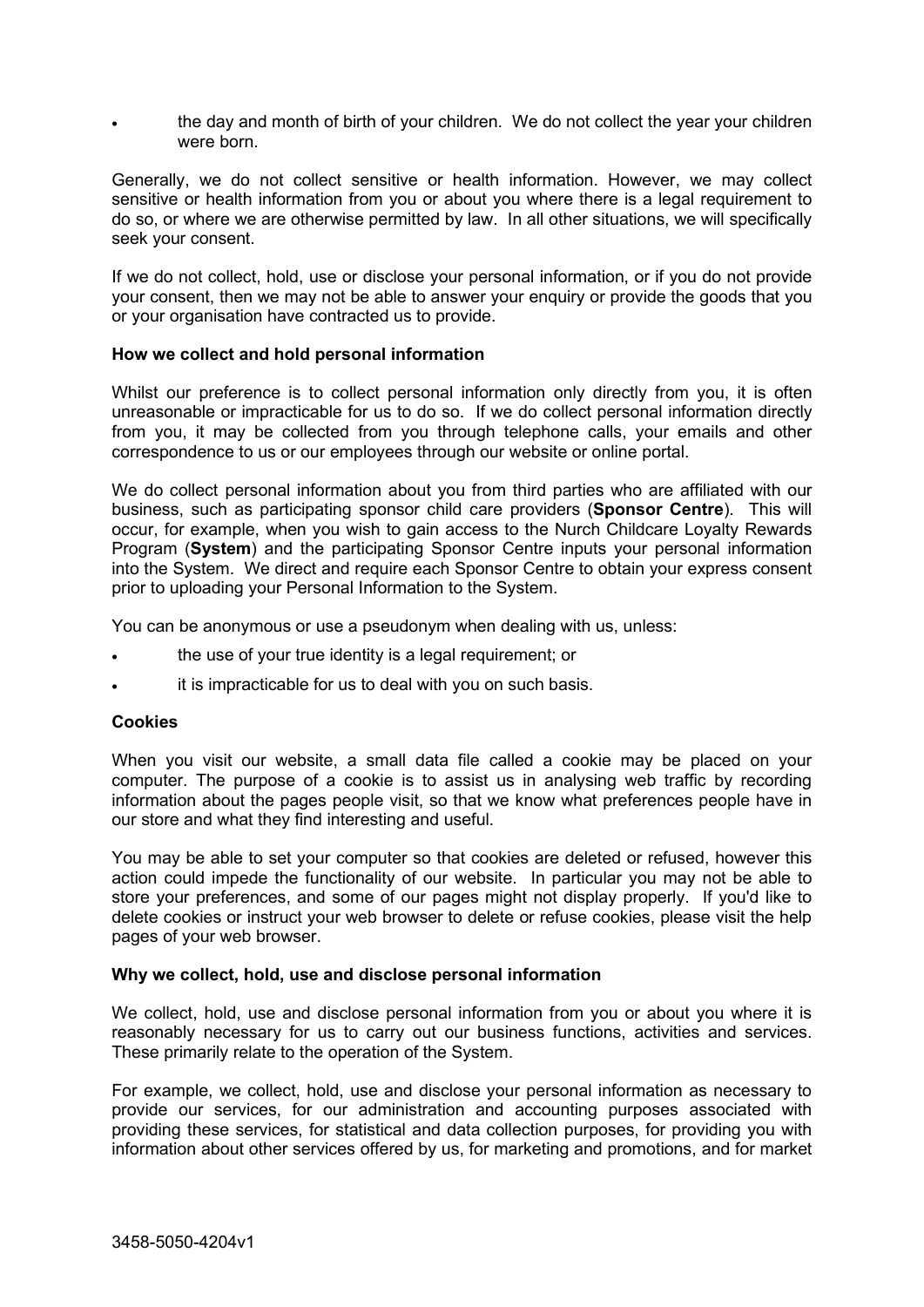research communications. We collect, hold, use and disclose your personal information for purposes associated with your participation in the System.

Where we wish to use or disclose your personal information for other purposes, we will obtain your consent, unless it could be reasonably expected that we would use your information for a related purpose.

Where we use your personal information for marketing and promotional communications, you can opt out at any time by notifying us. Opt out procedures are also included in our marketing communications.

We may also disclose your personal information to third parties (including government departments and enforcement bodies) where required or permitted by law.

## **How we hold, store and keep secure your personal information**

Your personal information is held primarily by electronic means but may be stored on paper, or both. We have physical, electronic and procedural safeguards in place for personal information and take reasonable steps to ensure that your personal information is protected from misuse, interference, loss and unauthorised access, modification and disclosure. Our staff members receive periodic training on privacy procedures.

When you provide us with your personal information, it is stored in a secure environment that is accessible only by authorised staff.

#### **Overseas disclosure**

We will not disclose your personal information overseas.

### **Destruction and de-identification**

We will retain your personal information whilst it is required for any of our business functions, or for any other lawful purpose. We will take reasonable steps and use secure methods to destroy or de-identify personal information that is no longer required for any purpose for which the personal information may be used under this Policy in accordance with the Privacy Act.

#### **Requests for access and correction**

We will take reasonable steps to ensure that the personal information we use or disclose is accurate, complete and up to date, having regard to the purpose of the use or disclosure.

We rely on the personal information we hold about you to efficiently provide our services. For this reason, it is very important that the personal information we collect from you is accurate, complete and up-to-date. To assist us to keep our records up-to-date, please update your details via the System online portal or notify us at privacyofficer@nurch.com.au of any changes to your personal information.

We have procedures in place for dealing with and responding to requests for access to, and correction of, the personal information held about you. In most cases, we expect that we will be able to comply with your request. However, if we do not agree to provide you access or to correct the information as requested, we will give you written reasons for our decision.

### **Data Breaches**